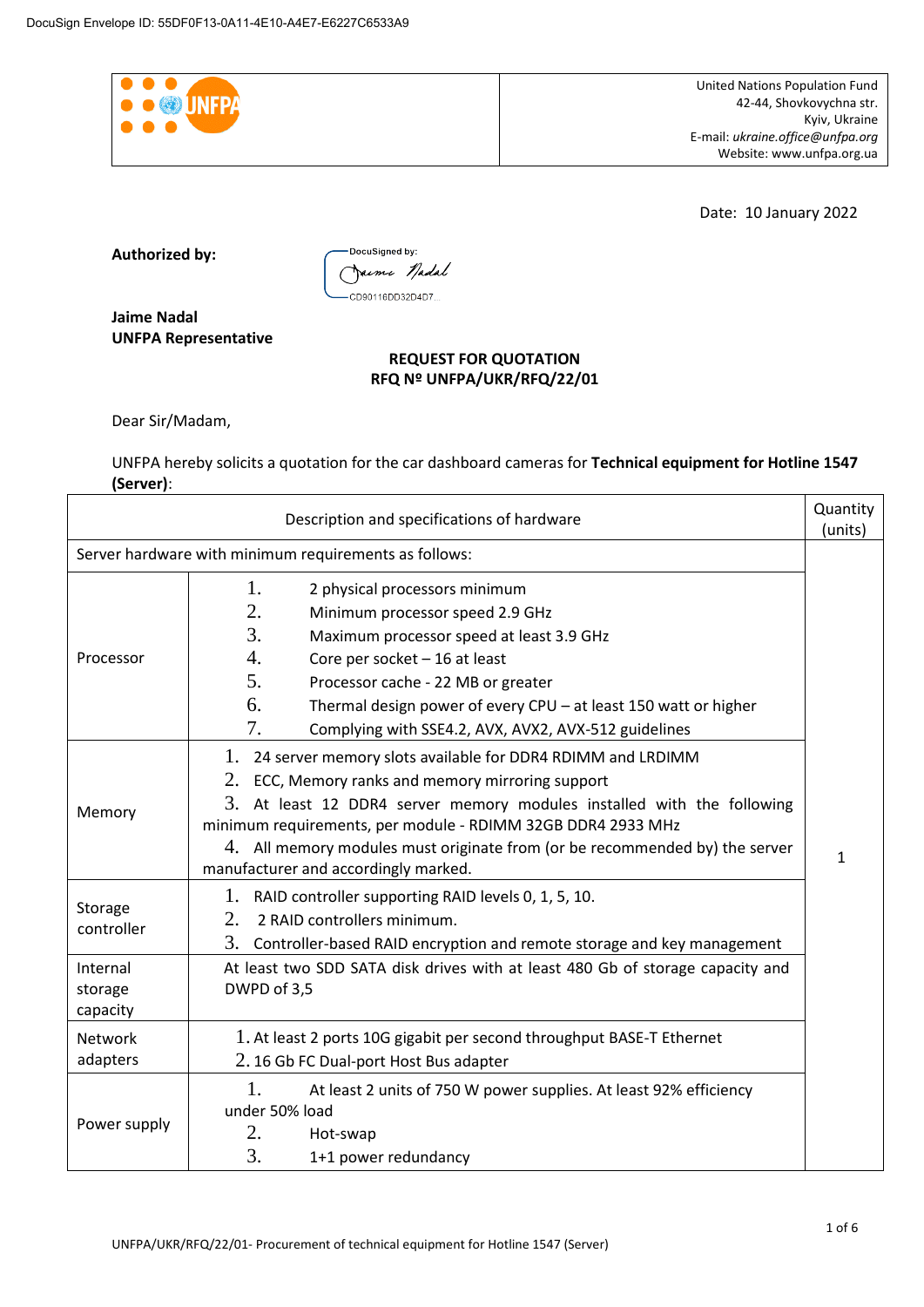

| Server racks                                                 | 1. For 19" rack, 2U rack-mount<br>2. Rack-mount kit<br>3. Single-rotor system fans with $N+1$ redundancy<br>4. Up to 8 (front) hot-swap drive bays $(2,5")$<br>5. Two slots for PCI Express riser cards                                                                                                                                                                                                                                                                              |  |
|--------------------------------------------------------------|--------------------------------------------------------------------------------------------------------------------------------------------------------------------------------------------------------------------------------------------------------------------------------------------------------------------------------------------------------------------------------------------------------------------------------------------------------------------------------------|--|
| Ports                                                        | 1. Front: $1 \times$ USB 3.0 port<br>2. Rear: 2 x USB 3.0 ports<br>3. Rear: 1 x VGA or Display port                                                                                                                                                                                                                                                                                                                                                                                  |  |
| Management                                                   | 1. Remote access control:<br>Remote control interface through<br>10/100/1000Mbps Ethernet<br>System status and hardware monitoring disregarding the operating system<br>Controller access without operating system installed<br>Remote powering up and shutdown of servers<br>Supporting the following operating systems VMware ESXi, Ubuntu, Citrix<br>Hypervisor, Microsoft Windows Server with Hyper-V, Oracle Linux, Red Hat<br>Enterprise Linux Ta SUSE Linux Enterprise Server |  |
| Equipment<br>operating<br>temperature<br>range $(^{\circ}C)$ | $10^{\circ}$ C - 35 $^{\circ}$ C;<br>Full compliance with ASHRAE class A3 and class A4 specifications                                                                                                                                                                                                                                                                                                                                                                                |  |
| Warranty<br>period and<br>technical<br>support               | 1. Three-year customer-replaceable unit (CRU) and onsite limited warranty with<br>9x5 Next Business Day Parts Delivered<br>Response time no worse than Next Business Day (NBD)<br>2.                                                                                                                                                                                                                                                                                                 |  |

To ensure compatibility and service support from the manufacturer, all server components must be original and from the same manufacturer.

This Request for Quotation is open to all legally-constituted companies that can provide the requested products and have legal capacity to deliver in the country, or through an authorized representative.

## **I. About UNFPA**

UNFPA, the United Nations Population Fund (UNFPA), is an international development agency that works to deliver a world where every pregnancy is wanted, every child birth is safe and every young person's potential is fulfilled.

UNFPA is the lead UN agency that expands the possibilities for women and young people to lead healthy sexual and reproductive lives. To read more about UNFPA, please go to: [UNFPA about us](http://www.unfpa.org/about-us)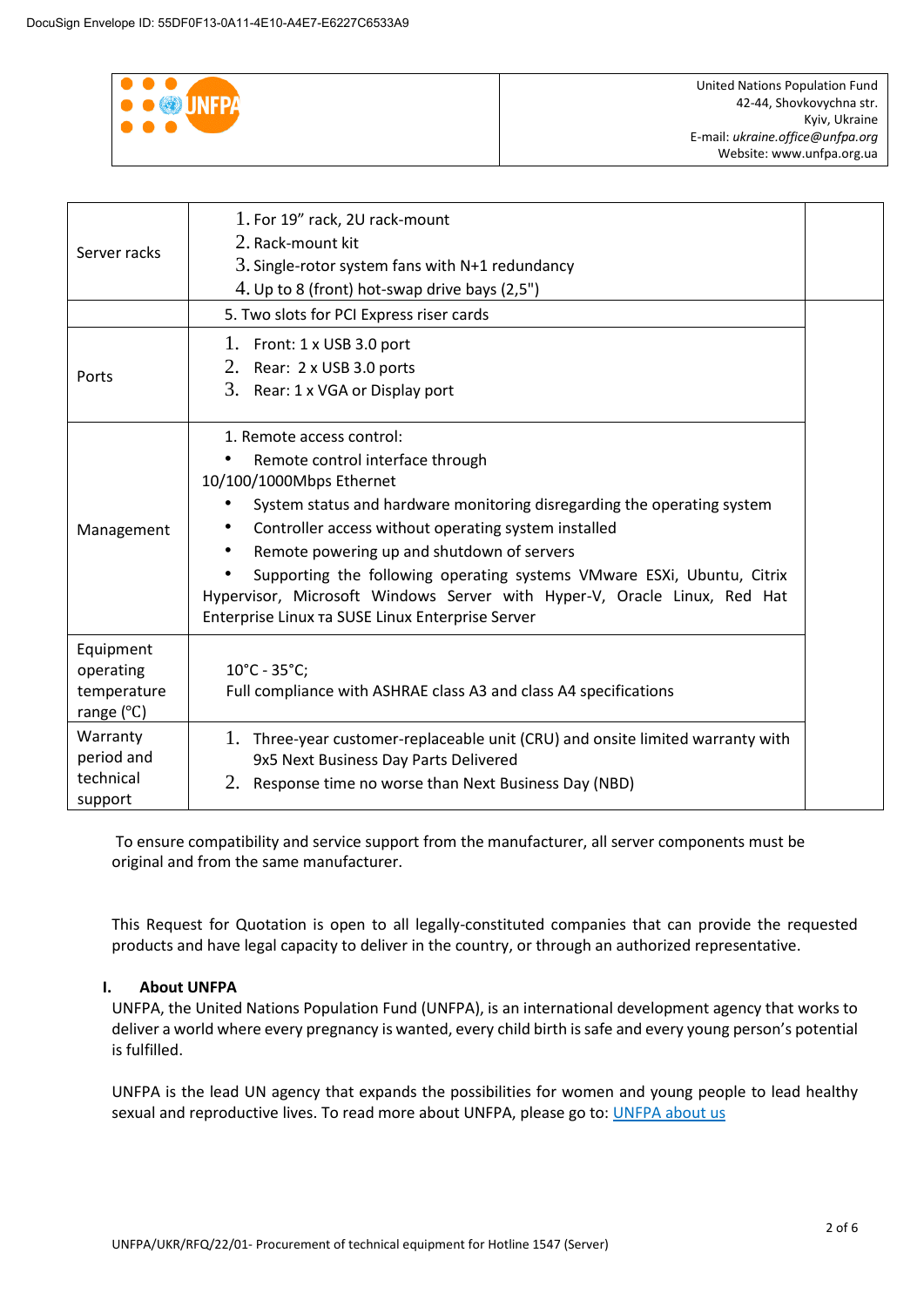| $\bullet\bullet\bullet$   | United Nations Population Fund   |
|---------------------------|----------------------------------|
| <b>O O W</b> UNFPA        | 42-44, Shovkovychna str.         |
| $\bullet \bullet \bullet$ | Kyiv, Ukraine                    |
|                           | E-mail: ukraine.office@unfpa.org |
|                           | Website: www.unfpa.org.ua        |

# **II. Questions**

Questions or requests for further clarifications should be submitted in writing to the contact person below:

| Name of contact person at UNFPA: | Svitlana Nosach, Procurement and Logistics Associate |
|----------------------------------|------------------------------------------------------|
| Email address of contact person: | nosach@unfpa.org                                     |

The deadline for submission of questions is **Thursday, 13 January 2022 at 12:00 Kyiv time**. Questions will be answered in writing and shared with all parties as soon as possible after this deadline.

## **III. Content of quotations**

Quotations should be submitted in a single e-mail whenever possible, depending on file size. Quotations must contain:

- a) Technical proposal, in response to the requirements outlined in the specifications should comply with:
- b) Price quotation, to be submitted strictly in accordance with Price Quotation Form.

Both parts of the quotation must be signed by the company's relevant authority and submitted in PDF format.

# **IV. Instructions for submission**

Proposals should be prepared based on the guidelines set forth in Section IV above, along with a properly filled out and signed price quotation form, are to be sent by e-mail to the secured e-mail address indicated below no later than: **Monday, January 24, 2022 at 17:00 Kyiv time**.

| Name of contact person at UNFA:  | Iryna Bohun              |
|----------------------------------|--------------------------|
| Email address of contact person: | ua-procurement@unfpa.org |

Please note the following guidelines for electronic submissions:

- The following reference must be included in the email subject line: **RFQ Nº UNFPA/UKR/RFQ/22/01 – Procurement of technical equipment for Hotline 1547 (Server).** Proposals that do not contain the correct email subject line may be overlooked by the procurement officer and therefore not considered.
- The total e-mail size may not exceed **20 MB (including e-mail body, encoded attachments and headers)**. Where the technical details are in large electronic files, it is recommended that these be sent separately before the deadline.

## **V. Overview of Evaluation Process**

Quotations will be evaluated based on the compliance with the technical specifications and the total cost of the goods (price quote).

## **VI. Award**

UNFPA shall award a Purchase Order/Contract with duration until 31 March 2022 to the lowest priced bidder whose bid has been determined to be substantially compliant with the bidding documents.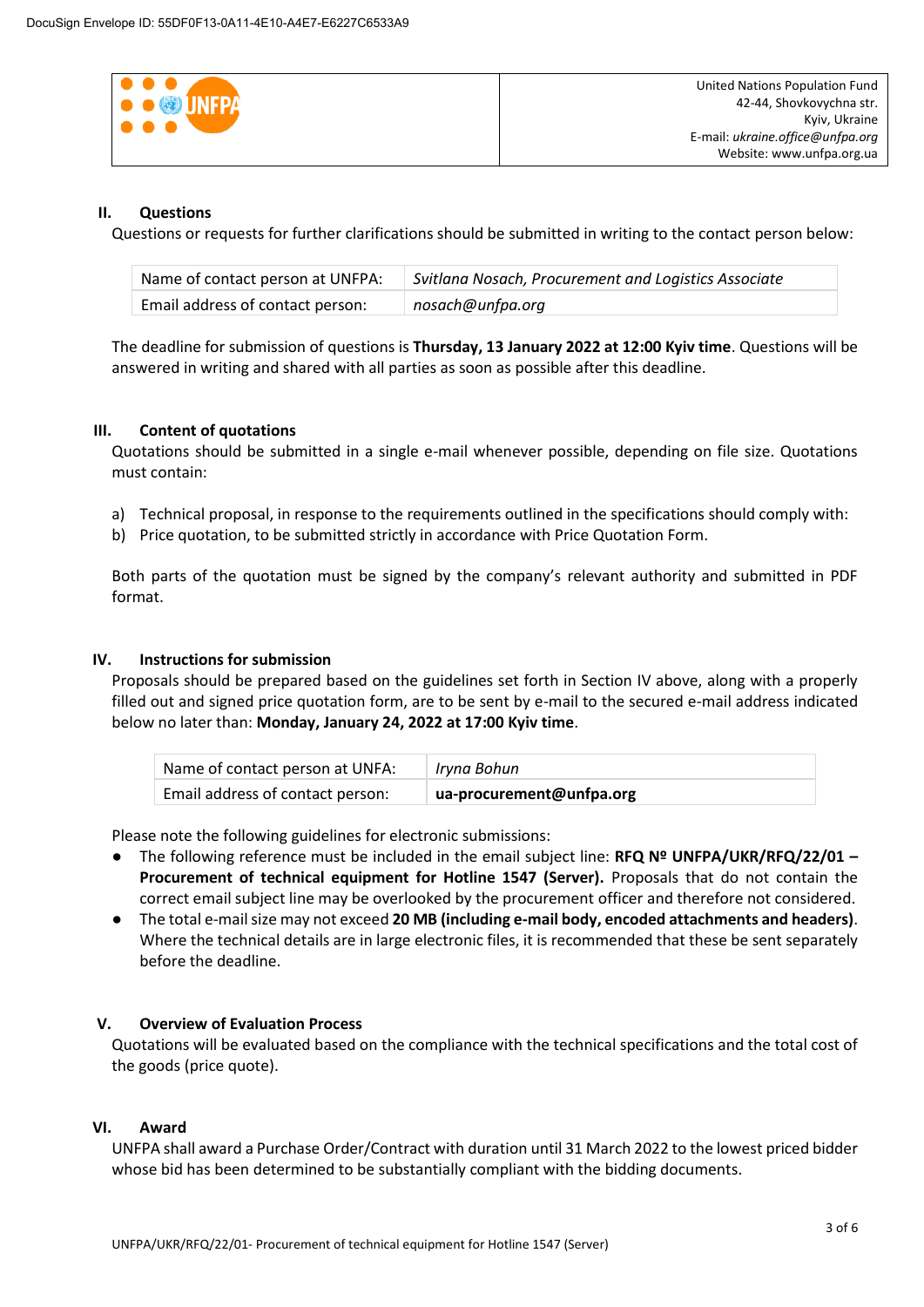

### **VII. Right to Vary Requirements at Time of Award**

UNFPA reserves the right at the time of award of Contract to increase or decrease by up to 20% the volume of goods specified in this RFQ without any change in unit prices or other terms and conditions.

### **VIII. Payment Terms**

UNFPA payment terms are net 30 days upon receipt of shipping documents, invoice and other documentation required by the contract.

### **IX. [Fraud and Corruption](http://www.unfpa.org/about-procurement#FraudCorruption)**

UNFPA is committed to preventing, identifying, and addressing all acts of fraud against UNFPA, as well as against third parties involved in UNFPA activities. UNFPA's Policy regarding fraud and corruption is available here: [Fraud Policy.](http://www.unfpa.org/resources/fraud-policy-2009#overlay-context=node/10356/draft) Submission of a proposal implies that the Bidder is aware of this policy.

Suppliers, their subsidiaries, agents, intermediaries and principals must cooperate with the UNFPA Office of Audit and Investigations Services as well as with any other oversight entity authorized by the Executive Director and with the UNFPA Ethics Advisor as and when required. Such cooperation shall include, but not be limited to, the following: access to all employees, representatives agents and assignees of the vendor; as well as production of all documents requested, including financial records. Failure to fully cooperate with investigations will be considered sufficient grounds to allow UNFPA to repudiate and terminate the Agreement, and to debar and remove the supplier from UNFPA's list of registered suppliers.

A confidential Anti-Fraud Hotline is available to any Bidder to report suspicious fraudulent activities a[t UNFPA](http://web2.unfpa.org/help/hotline.cfm)  [Investigation Hotline.](http://web2.unfpa.org/help/hotline.cfm)

#### **X. Zero Tolerance**

UNFPA has adopted a zero-tolerance policy on gifts and hospitality. Suppliers are therefore requested not to send gifts or offer hospitality to UNFPA personnel. Further details on this policy are available here: Zero [Tolerance Policy.](http://www.unfpa.org/about-procurement#ZeroTolerance)

#### **XI. RFQ Protest**

Bidder(s) perceiving that they have been unjustly or unfairly treated in connection with a solicitation, evaluation, or award of a contract may submit a complaint to the UNFPA Programme Manager Olesia Kompaniiets at e-mail: [kompaniiets@unfpa.org.](mailto:kompaniiets@unfpa.org) Should the supplier be unsatisfied with the reply provided by the UNFPA Head of the Business Unit, the supplier may contact the Chief, Procurement Services Branch a[t procurement@unfpa.org.](mailto:procurement@unfpa.org)

#### **XII. Disclaimer**

Should any of the links in this RFQ document be unavailable or inaccessible for any reason, bidders can contact the Procurement Officer in charge of the procurement to request for them to share a PDF version of such document(s).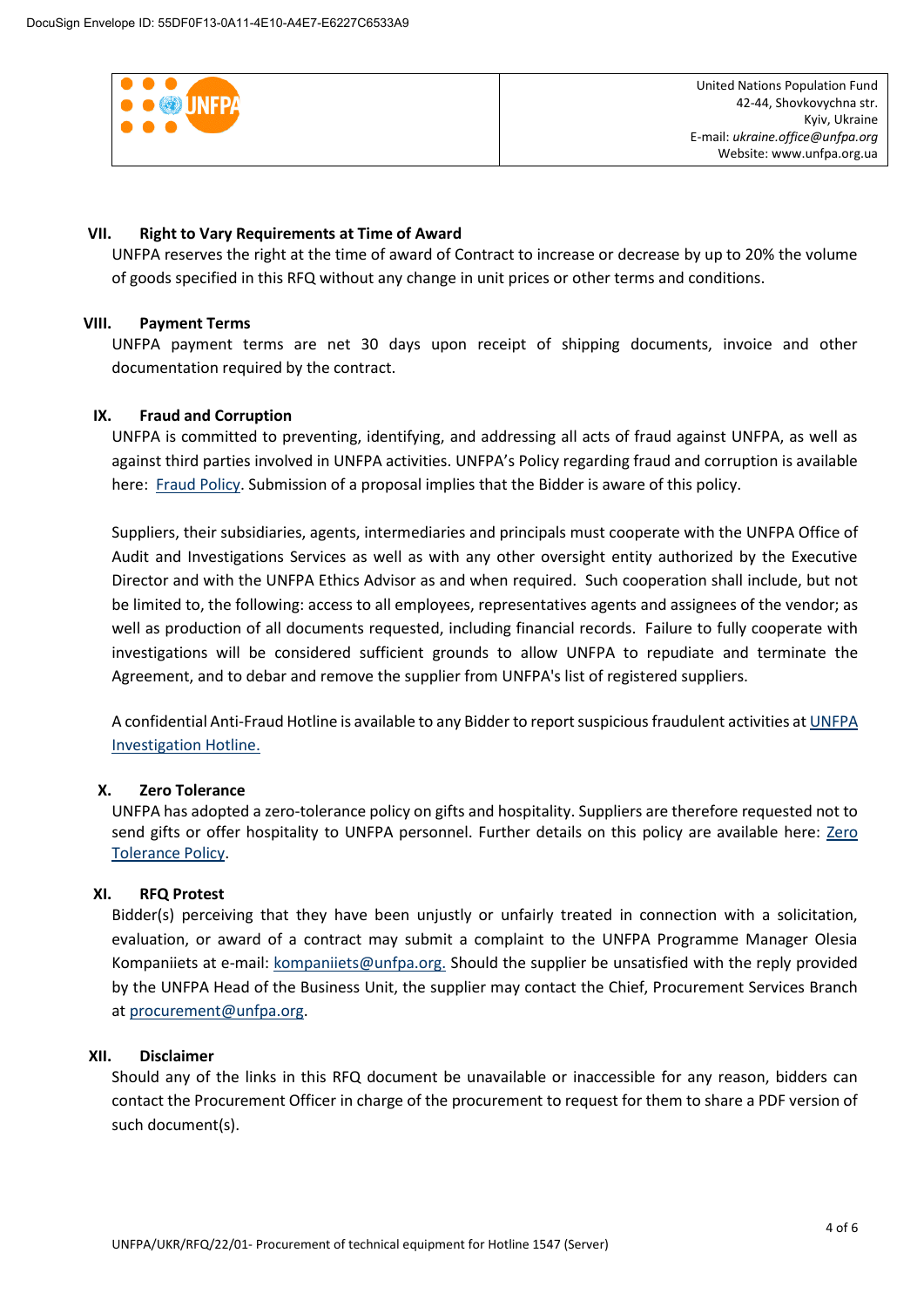

### PRICE QUOTATION FORM

| Name of Bidder:                                                                                                                        |                             |
|----------------------------------------------------------------------------------------------------------------------------------------|-----------------------------|
| Date of the quotation:                                                                                                                 | Click here to enter a date. |
| Request for quotation Nº:                                                                                                              | UNFPA/UKR/RFQ/22/01         |
| <b>Currency of quotation:</b>                                                                                                          | UAH                         |
| <b>Validity of quotation:</b><br>(The quotation shall be valid for a<br>period of at least 2 months after the<br>submission deadline.) |                             |

| <b>Price Quotation Form</b> |                                          |            |                           |       |
|-----------------------------|------------------------------------------|------------|---------------------------|-------|
| Item                        | <b>Product Name &amp; Description</b>    | <b>UOM</b> | Number of<br><b>Units</b> | Price |
| 1                           | Technical equipment for Hotline (Server) | pcs        | 1                         |       |
| <b>CPT Kyiv, Ukraine</b>    |                                          |            |                           |       |
|                             | Total amount, excl. VAT                  |            |                           |       |

| Vendor's Comments: |  |
|--------------------|--|
|                    |  |

I hereby certify that the company mentioned above, which I am duly authorized to sign for, has reviewed RFQ UNFPA/UKR/RFQ/22/01 including all annexes, amendments to the RFQ document (if applicable) and the responses provided by UNFPA on clarification questions from the prospective service providers. Further, the company accepts the General Conditions of Contract for UNFPA and we will abide by this quotation until it expires.

|                | Click here to enter a<br>date. |
|----------------|--------------------------------|
| Name and title | Date and place                 |